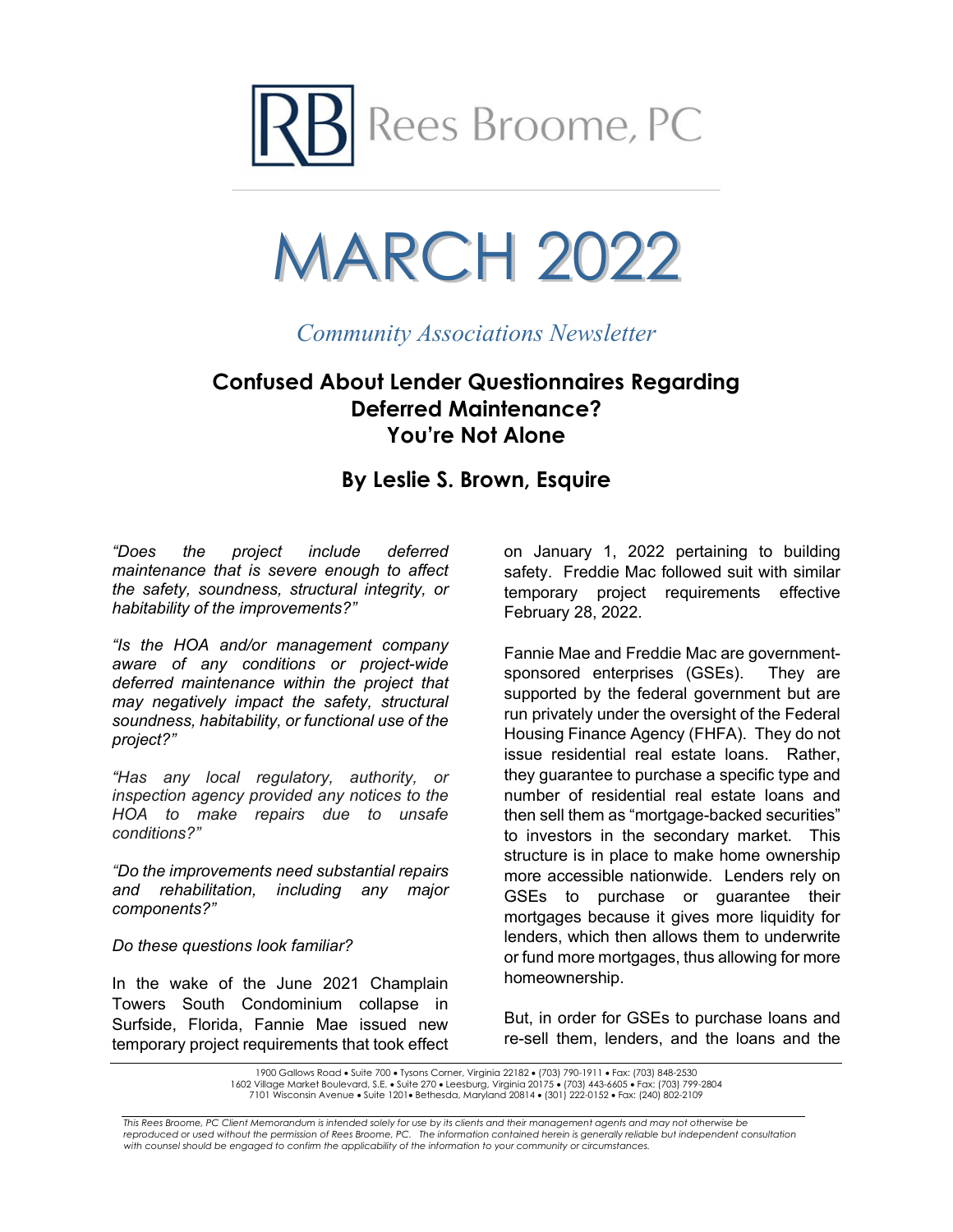## **2** Rees Broome, PC

projects they secure, have to meet certain criteria. Due to Fannie Mae and Freddie Mac's new project requirements issued in response to the tragic Surfside collapse, mortgages on units in condominium and co-op buildings with 5 or more units are not eligible for purchase by Fannie Mae and Freddie Mac if there is significant "deferred maintenance" or where the association has "received a directive from a regulatory authority or inspection agency to make repairs due to unsafe conditions." The projects remain ineligible until the required repairs have been made and documented. The GSEs define "significant deferred maintenance" as the "postponement of normal maintenance", but it does not mean isolated damage like a water leak or small in-unit fire.

What these new requirements mean is that it will be more difficult for homeowners to obtain lending for units in buildings where there are significant critical repair needs.

#### *How does a lender know if there is deferred maintenance or other safety issues?*

Lenders learn of the state of the building through questionnaires that they issue. Typically, the association's management company fills out these questionnaires.

These new lender questions regarding deferred maintenance and unsafe conditions have thrown managers for a loop. The main concern is whether the manager is even in a position to make representations about "deferred maintenance" and the structural soundness of buildings. Most managers will answer with a resounding "no." They do not want to be put in a position to have to represent to a lender the physical state of the premises.

They rather leave those conclusions to professional engineers.

However, if the manager refuses to answer lender questions about the physical state of the premises, then the lender may not issue the loan to the prospective purchaser, causing even more complications for the association and the management company. Fannie Mae and Freddie Mac have stated they will not back loans in condominiums and co-ops if the lender is uncertain or unable to confirm the safety, soundness, integrity, and habitability of the building, which can essentially cut off financing for prospective purchasers and make units difficult to sell.

#### *So, what's a manager to do?*

While there seems to be an industry-wide consensus that management is not in a position to make representations about deferred maintenance and structural soundness of buildings, managers can refer the lender to the association's latest reserve study and any engineering reports that may address structural issues. In that regard, associations need to make sure that they are complying with their jurisdiction's reserve study and funding requirements. Please refer to our office's *July 2021 Newsletter outlining the reserve requirements for our local jurisdictions.*

Managers can also direct the lender to recent meeting minutes that may discuss outstanding maintenance or construction projects that may have significant impact on safety, soundness, structural integrity, or habitability of the community.

*This Rees Broome, PC Client Memorandum is intended solely for use by its clients and their management agents and may not otherwise be*  reproduced or used without the permission of Rees Broome, PC. The information contained herein is generally reliable but independent consultation *with counsel should be engaged to confirm the applicability of the information to your community or circumstances.*